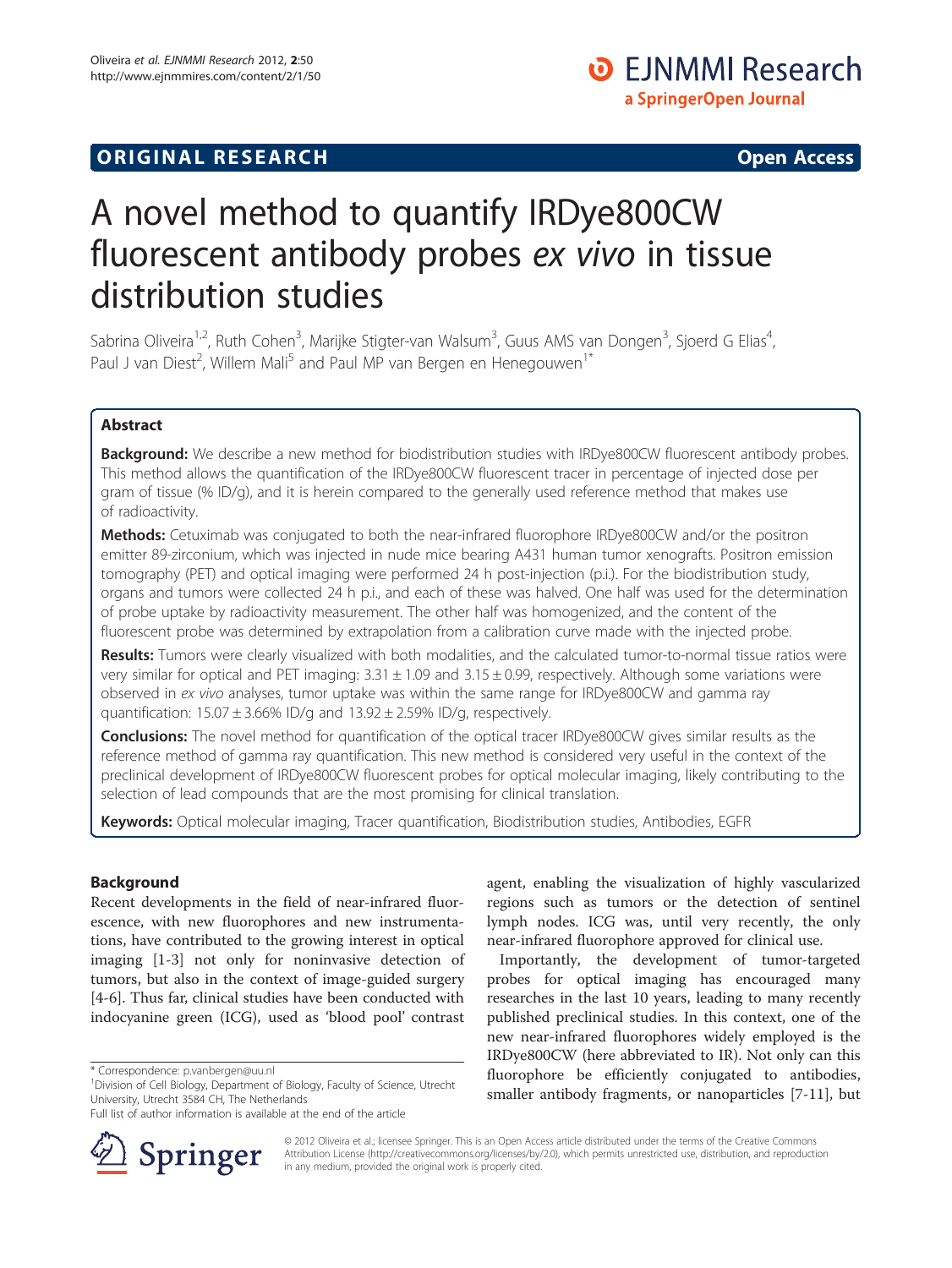more importantly, this fluorophore is already available at a good manufacturing practice-compliant production grade for clinical studies (since September 2010, LI-COR communication, [[12](#page-8-0)]). In fact, the first clinical trial involving this fluorophore has just been initiated in The Netherlands, where IR is conjugated to the monoclonal antibody bevacizumab, an antibody that specifically binds VEGF (Trial: NL37479.042.11).

One of the aspects that will make a probe in preclinical development to be considered as a lead compound, with potential for translation into the clinic, is its capacity to accumulate specifically in the tumor, enabling the acquisition of images with good contrast. In the preclinical context, assessment of near-infrared probes' distribution in tumors and organs has been made either with intact organs ex vivo or through imaging of tissue sections, using the same systems as used for noninvasive imaging of mice [[9,11\]](#page-8-0). This practice only gives a relative indication and qualitative assessment of the probes' tissue distribution. Ideally, one would prefer to have a method that allows for accurate quantification of the near-infrared probe in percentage of injected dose per gram of tissue  $(\%$  ID/g), like it is commonly done with radiolabeled probes. However, this accurate quantification is actually not so simple due to the possibility of quenching of the fluorescence when fluorophores are present at a high concentration and also to the scattering of photons by tissue components.

Here, we describe a new method that circumvents the above-mentioned limitation in quantification through homogenization of the organs and dilution of the tissue lysates in order to infer in the linear range of fluorescence. Furthermore, to demonstrate the validity of this method, we have compared this method with the traditionally used gamma ray quantification of radioactive-labeled probes. For this, the monoclonal antibody cetuximab was used as a model and was conjugated to both IR and 89 zirconium  $(^{89}Zr)$  forming a dual-labeled probe, i.e.,  $^{89}Zr$ cetuximab-IR. Cetuximab is a chimeric (mouse/human) monoclonal antibody that binds specifically to the epidermal growth factor receptor (EGFR), competing with ligand binding and promoting receptor internalization and downregulation [[13\]](#page-8-0). Currently used in the clinic for cancer therapy, cetuximab has also been evaluated as a probe for molecular imaging, both at preclinical [[14](#page-8-0),[15](#page-8-0)] and clinical levels (Prof. Guus van Dongen, personal communication).

In this study, in order to compare the two biodistribution methods, cetuximab is employed as a dual-labeled probe and intravenously injected in nude mice bearing A431 human tumor xenografts. After the collection of tumors and organs, each of these was divided into two pieces so that both methods could be employed for quantification of the probe in each organ.

## **Methods**

#### Production of (dual) labeled probes: 89Zr-cetuximab-IR

Two different probes were prepared: an imaging probe and a biodistribution probe. The imaging probe is a mixture of a radioactive-labeled probe and fluorescently labeled probe, i.e., 89Zr-cetuximab + cetuximab-IR, while the biodistribution probe is a dual-labeled probe, i.e., 89Zrcetuximab-IR. The monoclonal antibody (mAb) cetuximab (Erbitux; 5 mg/mL) was purchased from Merck (Darmstadt, Germany) and, before any chemical modification, cetuximab was buffer-exchanged on a PD10 column (GE Healthcare Life Sciences, Eindhoven, The Netherlands) to a solution of 0.9% NaCl.  ${}^{89}Zr$  (t1/2 = 78.4 h) was purchased from IBA Molecular (Louvain-la-Neuve, Belgium) as  $\left[^{89}Zr\right]Zr$ -oxalate in 1.0 M oxalic acid (≥0.15 GBq/nmol) ([http://www.iba-molecular.com/\)](http://www.iba-molecular.com/).

### Conjugation of chelator and radiolabeling

Cetuximab was modified using the chelator desferal (Df; desferrioxamine B, Novartis Pharma BV, Arnhem, The Netherlands) and subsequently labeled with <sup>89</sup>Zr as previously described by Cohen et al. [\[8](#page-8-0)]. The final concentration was 8.6 MBq/mg cetuximab for the biodistribution probe and 182 MBq/mg cetuximab for the imaging probe.

#### Conjugation of IRDye800CW

IRDye800CW-NHS ester (MW 1,166 Da, LI-COR Biosciences (Lincoln, NE, USA); herein designated as IR) was supplied by Westburg BV, Leusden, The Netherlands. For both the biodistribution probe and the imaging probe, the conjugation of IR was performed as previously described [\[8](#page-8-0)]. In short, <sup>89</sup>Zr-cetuximab or cetuximab were brought to a pH of 8.5 by adding 0.1 M Na<sub>2</sub>CO<sub>3</sub>. Subsequently, 20 μL of IR diluted in dimethyl sulfoxide was added, and the total volume was adjusted to 1 mL with 0.9% NaCl. The IR was added to the mAb solution at a 2:1 molar ratio. The reaction mixture was incubated for 2 h at 35°C in a thermomixer at 550 rpm. The unreacted IR was removed by purification of the conjugates on a PD10 column, using 0.9% NaCl as eluent. The flow through and the first 1.5 mL were discarded. The next 2 mL containing the conjugated mAb was collected.

#### ITLC, HPLC, and SDS-PAGE analyses

The biodistribution probe and the imaging probe were analyzed by instant thin-layer chromatography (ITLC) for radiochemical purity, by high-performance liquid chromatography (HPLC) for mAb integrity and purity, and by sodium dodecyl phosphate polyacrylamide gel electrophoresis (SDS-PAGE) for purity of the probes. ITLC analysis was performed on silica gel-impregnated glass fiber sheets (PI Medical Diagnostic Equipment BV,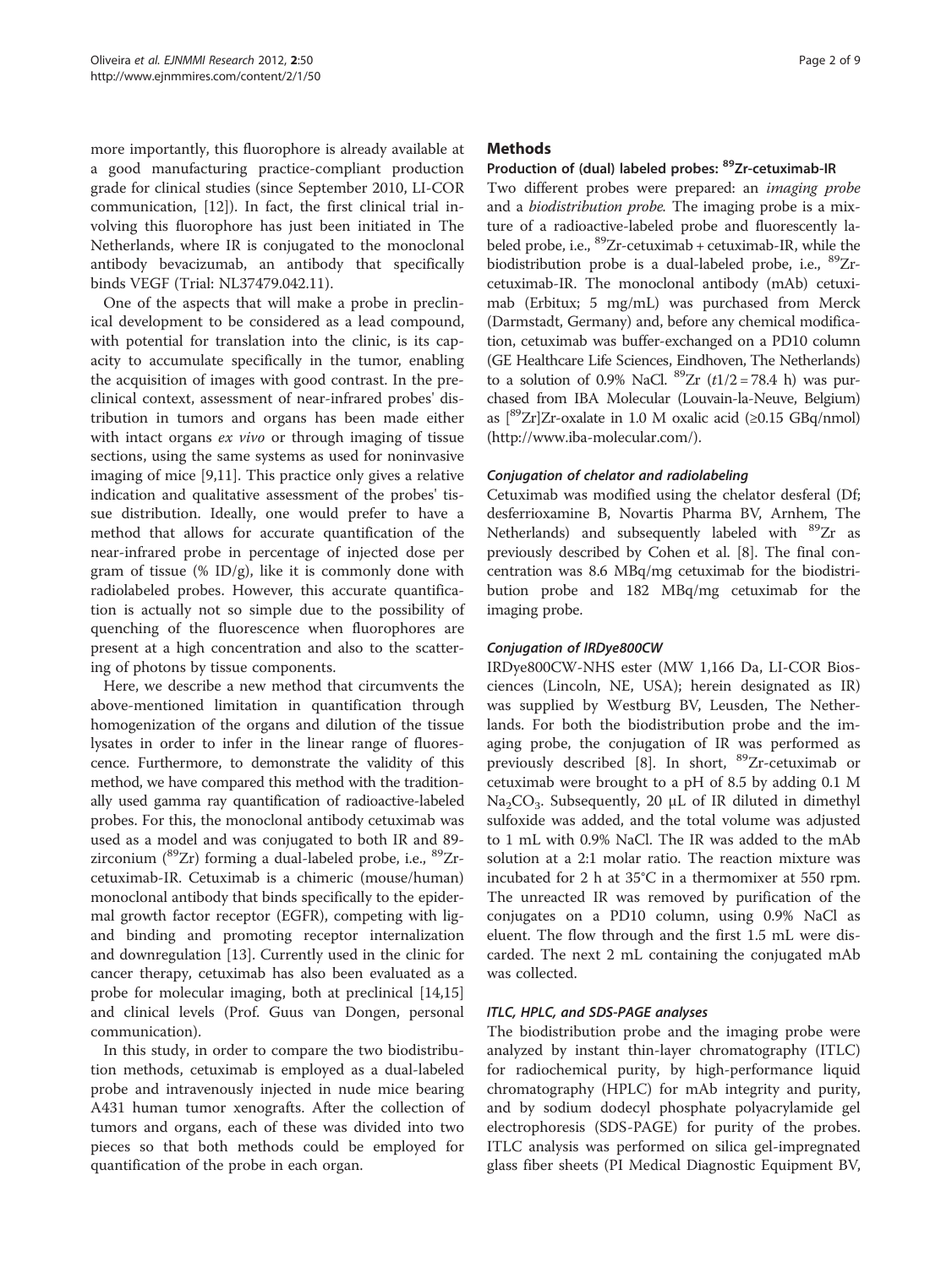Tijnje, The Netherlands), with a 20 mM citrate buffer having a pH of 5.0 as the mobile phase. HPLC analysis was performed on a JASCO Benelux BV HPLC (de Meern, The Netherlands) with a diode array detector system and an inline radiodetector (Raytest Isotopenmessgeräte GmbH, Straubenhardt, Germany) using a Superdex 200 10/300 GL size exclusion column (GE Healthcare Life Sciences). The eluent consisted of 0.05 M sodium phosphate, 0.15 M sodium chloride, plus 0.05% sodium azide (pH 6.8), and the flow was set at a rate of 0.5 mL/min. HPLC measurements were performed at  $A = 280$  nm to measure cetuximab absorption, at  $A = 430$  nm to measure the absorption of N-sucDf-Fe (III), and at  $A = 780$  nm to measure the absorption of IR. The chelate-to-cetuximab and IR-to-cetuximab molar ratios were determined by HPLC, using the areas under the curve at A280, A430, and/or A780. Gel electrophoresis was performed as previously described [\[7,8](#page-8-0)]. In short, SDS-PAGE of <sup>89</sup>Zr-cetuximab-IR was performed on a Phastgel system (GE Healthcare Life Sciences) using 7.5% polyacrylamide gels at nonreducing conditions, followed by phosphor imaging analysis. In parallel, cetuximab and <sup>89</sup>Zr-cetuximab-IR were sizeseparated on a 15% polyacrylamide gel under reducing conditions. These proteins were then stained with the Coomassie Brilliant Blue solution (SERVA Electrophoresis GmbH, Heidelberg, Germany), and an Odyssey scanner (LI-COR Biosciences) was used for detection, employing the 800 nm detector for visualization of IR and the 700 nm detector for visualization of the Coomassie stain.

# In vivo studies

Female athymic nude mice weighing 20 to 25 g and being 7 to 8 weeks of age (Harlan Nederland, Horst, The Netherlands) were housed in sterile cages under standard conditions (24°C, 60% relative humidity, 12-h light/ dark cycles) and provided with water and food *ad libi*tum. These studies were performed according to national regulations and approved by the local animal experiments ethical committee. Subcutaneous tumors were induced by inoculating two million cells of the A431 human epidermoid carcinoma cell line at the right and left hind legs. Approximately 1 week after tumor cell inoculation, the tumor sizes were 100 to 200 mm<sup>3</sup>, and the mice were randomly assigned to two different groups: (a) imaging group, consisting of four mice that were injected with the imaging probe, and (b) biodistribution study group, consisting of six mice that were injected with the biodistribution probe. All animal experiments were done according to the NIH Principles of Laboratory Animal Care and the Dutch national law (Wet op de dierproeven, Stb 1985, 336).

## Optical imaging

During optical imaging, the mice were anesthetized with 2% isofluorane. Images were collected before and right after injection of the imaging probe and at 24 h postinjection (p.i.). Each image acquisition took less than 1 min, and images were obtained with two mice at a time, using the IVIS Lumina system with ICG filter sets (Caliper Life Science, Hopkinton, MA, USA). Data were analyzed with the living image software from Xenogen version 3.2 (Caliper LS).

# PET imaging

Positron emission tomography (PET) imaging was performed on a HRRT PET scanner (Siemens/CTI, Munich, Germany [\[16\]](#page-8-0)), a dedicated human brain scanner. The mice were anesthetized by inhalation of 2% isofluorane, and scanning time was 1 h. Transmission scans for attenuation and scatter correction were routinely obtained with each emission scan. Three-dimensional (3D) emission scans were acquired in list mode in 60 min. A single-frame static image was reconstructed using ordinary Poisson ordered subset expectation maximization. For visualization of the images, the freely available Amide's A Medical Imaging Data Examiner program was used [[17](#page-8-0)].

### Biodistribution study

The mice were anesthetized, bled, euthanized, and dissected 24 h after injection of the dual-labeled  $^{89}Zr$ cetuximab-IR, i.e., the biodistribution probe. Blood, tumors, and several organs were halved; each piece was weighed, and half was snap frozen for quantification of the IR, while the other half was immediately prepared for gamma quantification. No fixation of tissues was applied in any of these procedures.

### Quantification of IR fluorescence

For IR fluorescence quantification, half of each organ and tumor was disrupted with a TissueLyser II system (Qiagen, Venlo, The Netherlands) using pre-cooled Eppendorf holders, 5-mm stainless steel beads, and RIPA buffer (50 mM Tris–HCl pH 7.4, 150 mM NaCl, 1 mM EDTA, 1% Triton X-100, 0.1% SDS) supplemented with a complete EDTA-free mini tablet protease inhibitor cocktail (Roche Applied Science, Penzberg, Germany). Then, homogenates were diluted in series (1:2 dilution steps) in 96-well plates, with the same buffer used for homogenization of the organs, which is done to determine the range where fluorescence intensity varies in a linear manner with the concentration. In parallel, the dilution series of the probe were also made using RIPA buffer for the same purpose. The intensity of the IR fluorescence of the samples and standard probe was detected at 800 nm with the Odyssey scanner.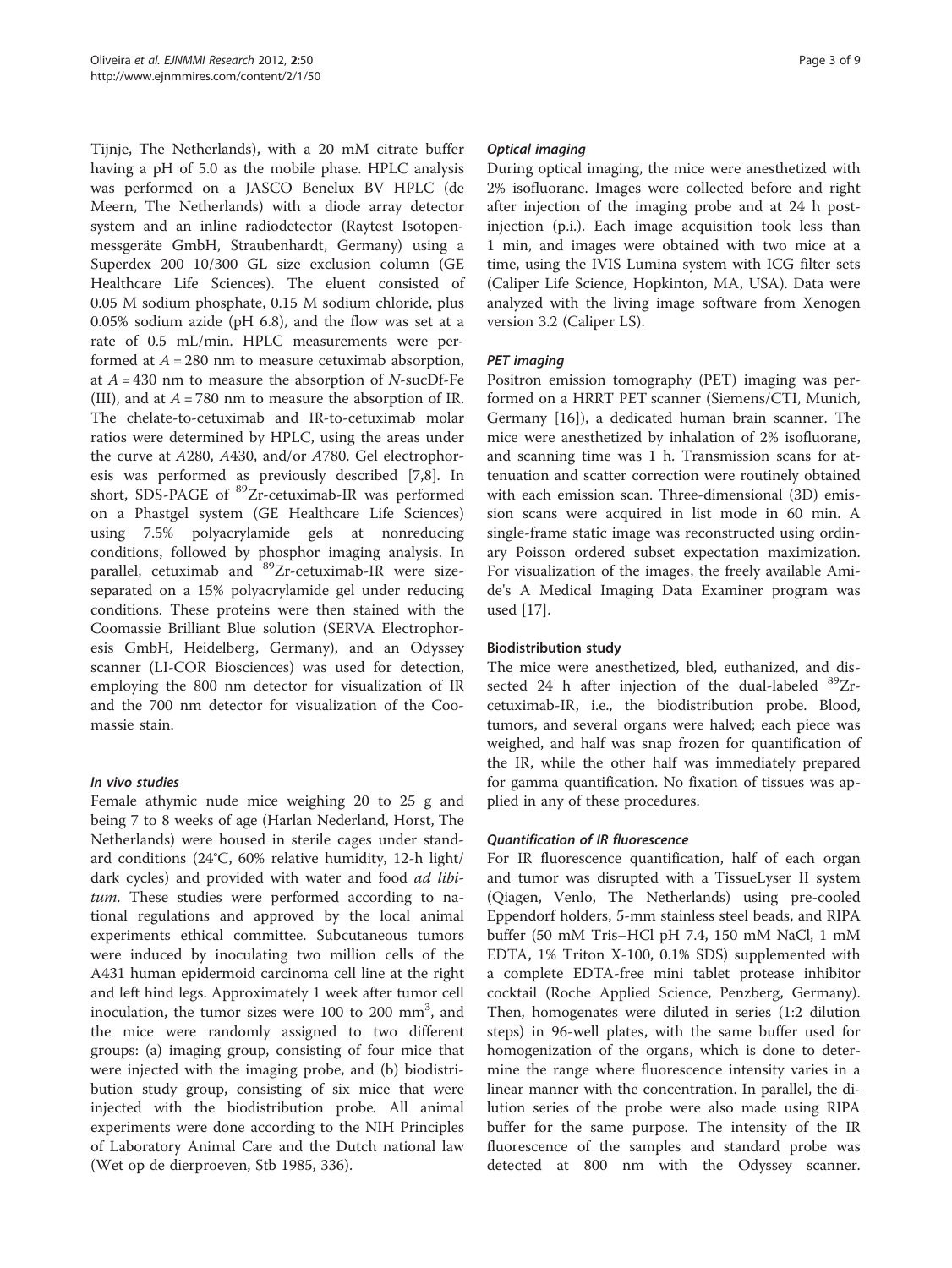Subsequently, the concentration of the probe present in the homogenates was extrapolated from the calibration curves made with the standard probe, using the software Prism 5 (GraphPad Software Inc., La Jolla, California, USA). These concentration values were used to calculate the percentage of injected dose per gram of tissue (% ID/g), based on the volume of the homogenate and the weight of the tumors and organs.

#### Quantification of gamma rays

For gamma ray quantification and the evaluation of the biodistribution of 89Zr-cetuximab-IR, the other half of each organ and tumor was placed in 8.5 mL tubes (Sarstedt, Nümbrecht, Germany) with water, and the amount of radioactivity was measured in a γ-well counter (Wallac LKB-CompuGamma 1282; Pharmacia, Uppsala, Sweden). Radioactivity uptake was measured as % ID/g.

### **Statistics**

Biodistribution data are presented as mean ± SEM. The agreement between the results obtained with the two different quantification methods was evaluated by the Bland-Altman analysis including a linear regression ap-proach [[18,19](#page-8-0)]. For this, the average % ID/g of the  ${}^{89}Zr$ and IR quantifications for each sample is plotted - on a logarithmic scale in view of the observed range in %  $ID/g$  - against the difference in %  $ID/g$  of both measurements for each sample. To assess whether one of the two quantification methods consistently exceeds the other, the mean paired difference in % ID/g was calculated over all samples. Linear regression was then used to assess whether (1) the magnitude of this mean difference and (2) the variation between the two quantification measurements were related to the average % ID/g [[19](#page-8-0)]. For the magnitude, the differences in % ID/g were regressed on the log-transformed average % ID/g values. As no statistical evidence was found about the magnitude of the between-method differences being related to the average % ID/g, the line of best agreement was simply defined as the overall mean paired difference in % ID/g over all samples. For the variation, the absolute residuals around the line of best agreement (as derived from the magnitude) were then regressed on the log-transformed average % ID/g values. Statistical evidence was found on the variation between the two quantification measurements which was related to the average % ID/g, with a good log-linear fit. Using the results from these linear regression analyses, the 95% limits of agreements between the two methods were then calculated [[19\]](#page-8-0). The line of best agreement and the 95% limits of agreement are shown in the Bland-Altman plot. Statistical analyses were performed with the software Prism 5 (GraphPad Software Inc., La Jolla, California, USA) and SPSS Statistics 17.0 (SPSS inc., Chicago, Illinois, USA), with a two-sided cutoff for a statistical significance of 5%.

### Results

# Production and analysis of <sup>89</sup>Zr-cetuximab-IR

To employ the new method for quantification of fluorescent probes in tissues and, at the same time, to enable the comparison with the reference method of gamma ray quantification, a dual-labeled probe was produced. The monoclonal antibody that binds to EGFR, i.e., cetuximab, was selected as a model system, and it was conjugated to IR and/or radiolabeled with <sup>89</sup>Zr. As shown previously [[8](#page-8-0)], this dual-labeling protocol is possible in a manner that does not affect the binding properties of cetuximab to EGFR nor the biodistribution of the probe. Two probes were produced in this study: the first probe was particularly prepared for the biodistribution study, consisting of cetuximab which was dually conjugated to the radioactive and fluorescent label (i.e., dual-labeled biodistribution probe: 89Zr-cetuximab-IR); and the second probe was dedicated for imaging and consisted of a mixture of radioactive-labeled cetuximab and fluorescently labeled cetuximab (i.e., imaging probe:  $89Zr$ -cetuximab + cetuximab-IR). The differences are in the radioactive dose, as PET imaging requires a higher dose than the biodistribution studies.

Analysis of the biodistribution probe revealed that, on average, the 0.5 group of the chelator Df was coupled to cetuximab and the radiolabeling with <sup>89</sup>Zr resulted in an overall labeling yield of 70%. ITLC and HPLC showed that the radiochemical purity of the product always exceeded 95% after purification on PD10. The conjugation efficiency of IR to  $^{89}Zr$ -cetuximab was approximately 50%, resulting in 0.9 groups of IR per molecule of 89Zr-cetuximab-IR as assessed by HPLC analysis. After purification on PD10, the dual-labeled cetuximab was found to be more than 99% pure for  ${}^{89}Zr$  as well as for IR. For the imaging probe, the conjugation efficiency of IR to cetuximab was approximately 70%, resulting in 1.4 groups of IR per molecule cetuximab. The purity of the probes produced as well as the successful conjugation of  ${}^{89}Zr$  and IR was also confirmed by gel electrophoresis, highlighting the reproducibility of the protocols employed.

Previous experiments have shown that the immunoreactivity of <sup>89</sup>Zr-cetuximab-IR is 99% at infinite antigen access studies [\[8](#page-8-0)]. Similarly, <sup>89</sup>Zr-cetuximab-IR was found to be stable when stored in 0.9% NaCl at 4°C for at least 4 days, without any loss of integrity and immunoreactivity as assessed by HPLC or binding assays. Moreover, only a minimal percentage of IR was found to be released from the antibody when stored in human serum, i.e., approximately 1.4% [\[8](#page-8-0)]. Overall, the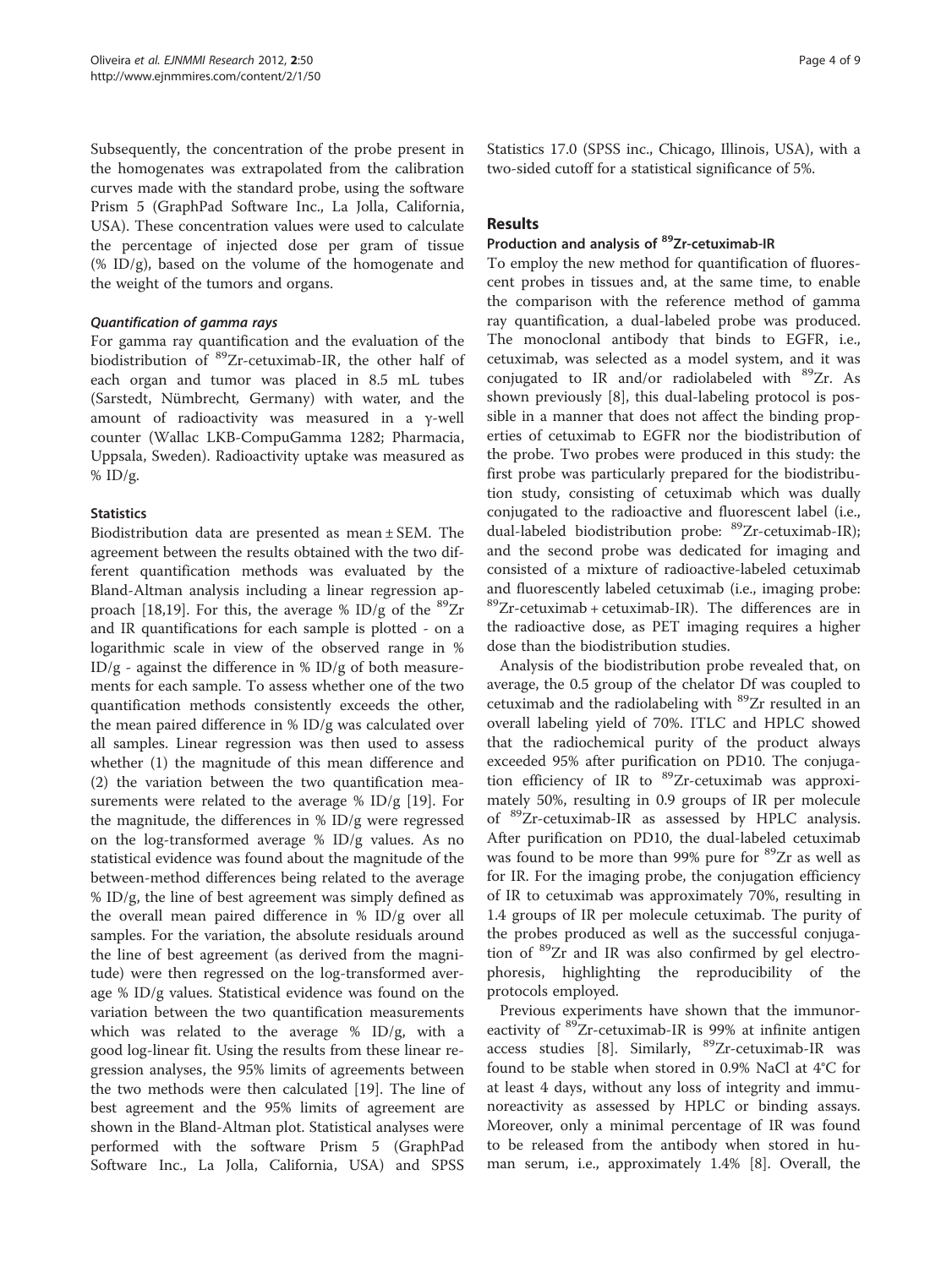<span id="page-4-0"></span>produced fluorescent and radioactive probe fulfills the requirements needed for the following studies.

#### Optical and PET imaging

To observe the distribution of the EGFR-targeted probe with the two imaging modalities, the nude mice bearing A431 human tumor xenografts at the hind legs were injected with the imaging probe. A group of four mice was injected with 170 μL containing 38.3 μg of  $89Zr$ cetuximab mixed with 62.72 μg of cetuximab-IR. At 24 h after injection of the probe, these mice were imaged with an optical imager and a PET scanner. Both imaging modalities allowed a very clear delineation of the tumors (Figure 1). The abdominal area is also well visible, corresponding mainly to the liver. From the images collected and the registry of the individual weight of tumors at the end of the experiment, a direct correlation is observed between tumor weight and signal intensity which accumulated at the tumors. Based on these images, tumorto-normal tissue (T/N) ratios were calculated by drawing regions of interest around the tumors and in normal tissues (namely at the head of the mice), for background reference. The T/N ratios obtained were  $3.31 \pm 1.09$  for the optical images and  $3.15 \pm 0.99$  for the PET images.

Overall, a similar probe distribution was observed in the different images obtained with the two imaging modalities.

#### Biodistribution assessed by IR fluorescence as well as gamma ray quantifications

In order to apply both methods for assessment of the biodistribution, i.e., the quantification of IR fluorescence and the reference method of gamma ray quantification, the following setup was employed: a group of six mice was injected with 120 μL containing 106 μg of  $89$ Zrcetuximab-IR, i.e., the biodistribution probe. Twenty four hours later, each mouse was anesthetized, bled, euthanized, and dissected, and each organ collected was halved and weighed. One half of each organ was processed for IR fluorescence quantification, and the other half was processed for gamma ray quantification.

Quantification of gamma rays was performed using established methods as described in the 'Methods' section. The procedure for quantification of IR fluorescence is depicted in Figure [2.](#page-5-0) In brief, the tumors and organs were first homogenized and then diluted several times in 96-well plates. These plates were imaged with an Odyssey scanner to measure the IR fluorescence intensities,



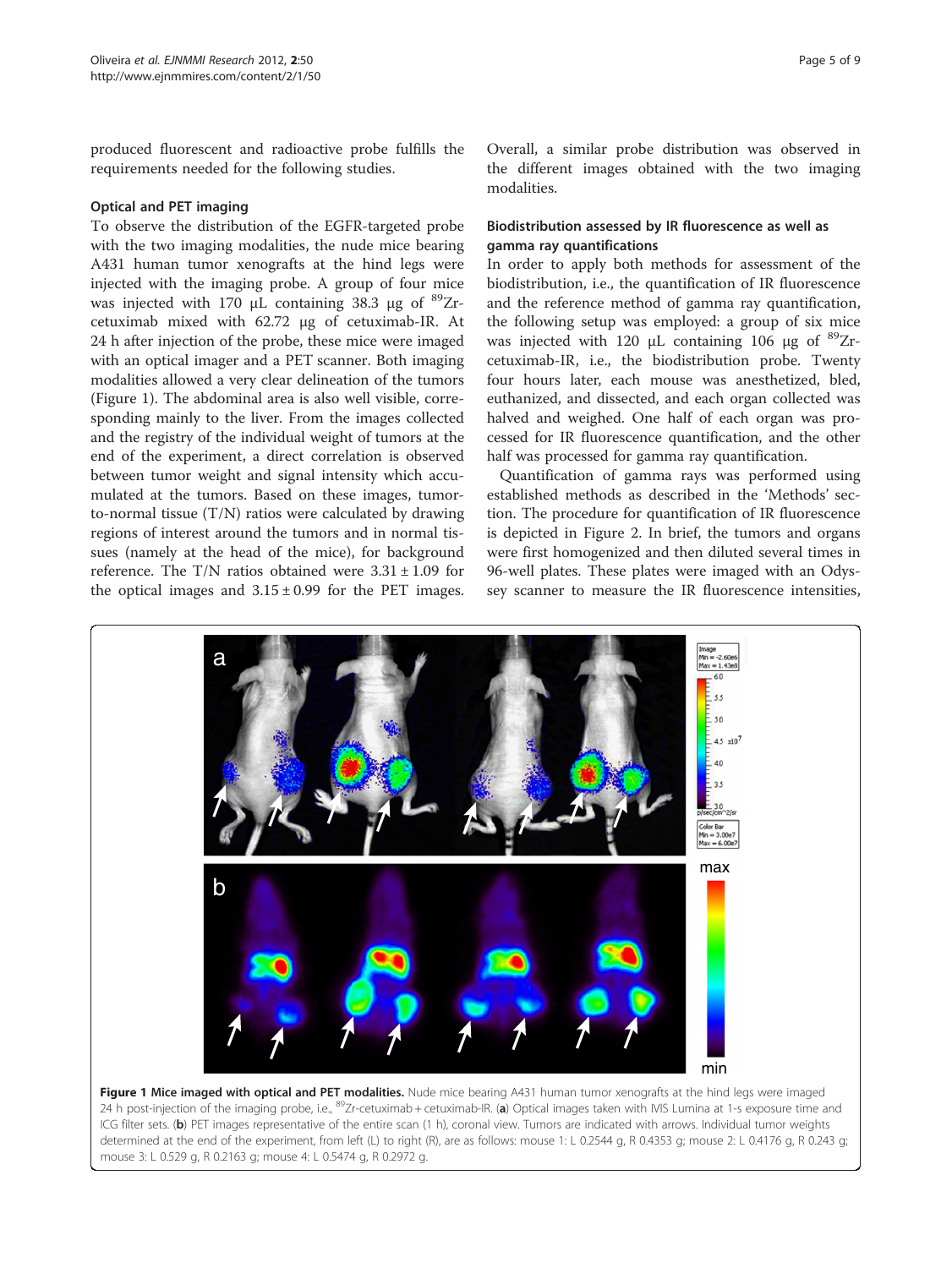#### <span id="page-5-0"></span>a



and at the same time, the biodistribution probe was also diluted in order to make a calibration curve of concentration versus fluorescence intensity (Figure 2). Especially in organs with the highest accumulation of the fluorescent probe, saturation of the fluorescent signal can occur, which will, without the dilution approach, result in an underestimation of the signal in the particular organ (Figure 2b). From the obtained curve, the unknown values of fluorescence of the diluted samples were extrapolated, taking only the values of the dilutions where linear range of fluorescence intensity was detected. These concentration values, together with the initial weight of the tumor or organ and the volume of lysates, were then used to calculate the % ID/g values.

Both quantification methods led to comparable results in % ID/g and, thus, comparable biodistributions (Figure [3\)](#page-6-0). In fact, for organs such as the tumor, liver, lung, and skin, no significant differences in uptake were obtained. Nevertheless, some differences obtained were statistically significant, namely, the quantification of probe in the blood, sternum, heart, spleen, kidney, and muscle. These differences might be related to the catabolism of the probe and/or the different retentions of the individual tracers, i.e., 89Zr and IR.

To compare the two sets of data, i.e., data obtained from IR fluorescence quantification and from gamma ray quantification, the Bland-Altman method of analysis was employed. Most importantly, the values obtained through gamma ray quantification are, on average, 0.63% ID/g of tissue higher than those of IR fluorescence quantification. This small average difference does not depend

on the level of % ID/g itself (i.e., the average difference between the two methods does not show a statistically significant increase or decrease with increasing levels of % ID/g, as assessed by linear regression analysis), and could thus be solved by simple calibration. Furthermore, the Bland-Altman plot shows that the absolute difference in the values obtained with the two methods for matching samples (as each organ was split in two) is very small for samples with a small average % ID/g of tissue and that the variations between the two measurements increase log linearly with higher average values (as shown by the 95% limits of agreement indicated by the dashed lines in Figure [4](#page-6-0)).

#### **Discussion**

During the last decade, many preclinical studies have been evaluating new near-infrared fluorescent probes for targeted molecular imaging, and the trend is to slowly move towards the translation into clinical practice. However, before this can be done successfully, a thorough and precise evaluation of the probe (or probes) is necessary at the preclinical level. In this context, the precise quantification of probes in tissues is a matter of concern in biodistribution studies. The approach most commonly used for assessment of tissue distribution of a probe consists of imaging of organs or sections of organs with an optical imager, only allowing for a relative or qualitative assessment. This makes comparison between different studies and different probes rather difficult, since no % ID/g value is possible to be obtained in this manner. This fact is related to the nature of fluorophores: their close proximity can result in quenching of the fluorescence, leading to an underestimation of the amount of probe in tissues. Also, the scattering of photons by tissue components can compromise the fluorescence detected, and moreover, the linear range of fluorescence detection is restricted.

Here, we describe a new method for the quantification of IRDye800CW fluorescent probes in tissues. This method circumvents the issues mentioned above by diluting the lysate of the homogenized organs in order to infer in the linear range of fluorescence (Figure 2). To validate our new method, we have compared it with the most commonly used method for biodistribution studies, i.e., gamma ray quantification of radiolabeled probes. To do so, and here as a research tool, a dual-labeled probe was prepared, minimizing the possibility that the tissue distribution of the probe would be affected by the different labels. The monoclonal antibody cetuximab was selected for this study as it was previously shown that certain conditions of dual labeling do not affect its biodistribution [[8\]](#page-8-0). This could not be the case for smaller molecules or smaller antibody fragments due to the reduced size. Hence, for the biodistribution study,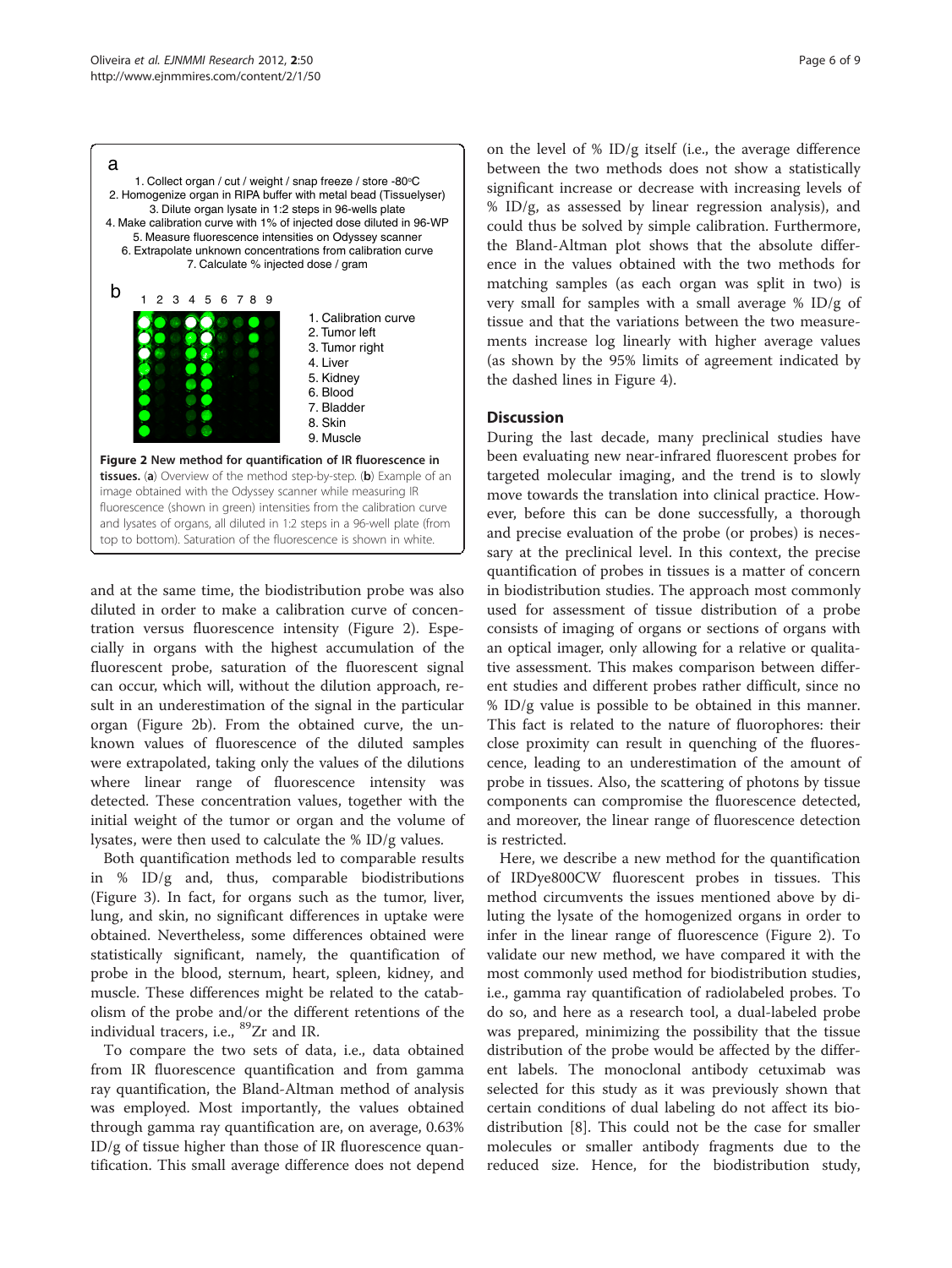<span id="page-6-0"></span>

cetuximab was conjugated to the IRDye800CW fluorophore (IR) and to the positron emitter 89-zirconium  $(^{89}Zr)$ , forming the dual-labeled  $^{89}Zr$ -cetuximab-IR, i.e., the biodistribution probe. To further minimize possible variations, each organ and tumor that was collected for the biodistribution study was halved so that one half could be processed for IR fluorescence quantification and the other half for gamma ray quantification. Nevertheless, one has to bear in mind the possibility of heterogeneous uptake in each tumor and organ, which could lead to differences in uptake levels between the fluorescence and the radioactivity method.

Importantly, the results obtained with the two different methods are very similar for tumors and organs such as the liver, lung, stomach, skin, and intestines (Figure 3). Significant differences were obtained for the blood, heart, spleen, sternum, and muscle, showing higher values by gamma ray quantification, and the kidney which gave a higher value with IR fluorescence quantification. As control studies have shown the stability of the probe in serum, and as it is known that both <sup>89</sup>Zr and IR residualize after receptor-mediated internalization of cetuximab ([[20](#page-8-0)] and Dr. Mike Olive, personal communication), these variations are most likely related to what happens to the probe after liver catabolism. In fact, degradation of <sup>89</sup>Zr-cetuximab-IR into small peptides is to be expected, and the fate of these fragments after excretion into the bile may vary, for instance, some of these might be more effectively reabsorbed into the bloodstream at the intestines and subsequently distribute differently throughout the tissues. Even though this is unclear, the trend suggested by the results presented

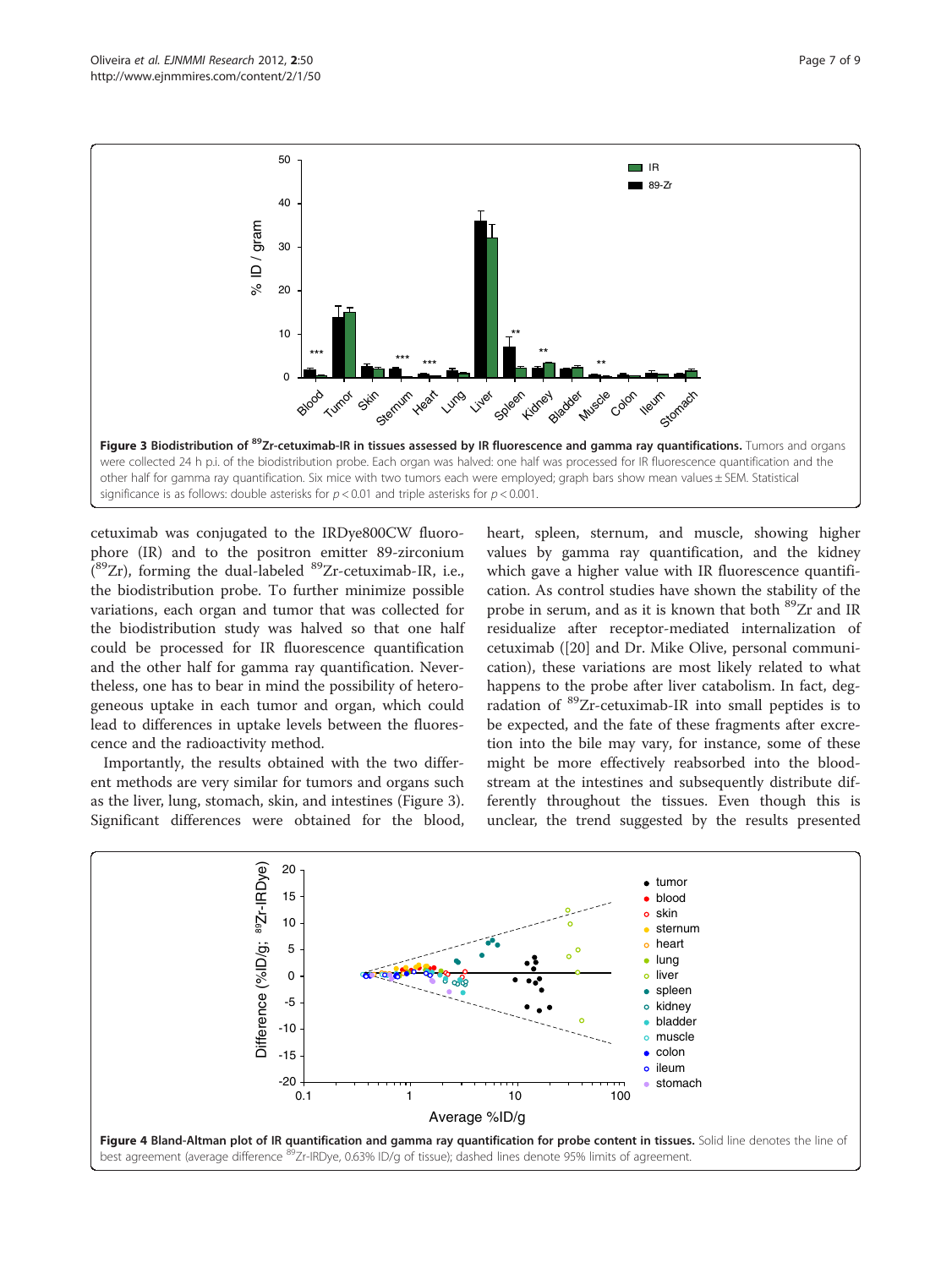here is that IR fragments are more efficiently eliminated by kidney filtration, and <sup>89</sup>Zr-fragments accumulate in bone tissues like sternum, which is in agreement with other studies [[12](#page-8-0),[20](#page-8-0)-[22\]](#page-8-0).

It is worth realizing that true values of % ID/g are unknown and that two groups of values have been obtained, corresponding to the quantification of IR fluorescence and gamma rays in the tissues. The aim of this study was to determine whether comparable information could be obtained with both quantification methods. In this context, Bland-Altman plots are used to compare the two sets of data and to determine how much each data set differs from the mean value of the two sets of data. Our results show a good average agreement between the data sets. Although the <sup>89</sup>Zr measurements are, on average, slightly higher, this small average difference does not depend on the level of % ID/g itself and may thus be easily solved by a calibration factor. The disagreement between the two methods increases with higher values of % ID/g, e.g., in the spleen, tumor, and liver (Figure [4](#page-6-0)). This observation could simply be explained by a larger intra-organ variation in the case of the spleen, liver, and the tumor. It also shows that for between-group comparisons (e.g., a comparison between the uptake of two probes), more subjects will probably be needed to be able to detect a certain absolute average difference between those groups, when the uptake is, on average, high compared to low.

Overall, the results obtained through IR fluorescence quantification are considered to be representative of the results obtained with the reference method employed for radiolabeled probes. This was also suggested initially by the images obtained with the optical imager and the PET scanner (Figure [1\)](#page-4-0). In that part of the study, a slightly different probe was employed (i.e., <sup>89</sup>Zr-cetuximab + cetuximab-IR, the imaging probe), but in fact, no differences were to be expected concerning the biodistribution of these probes, as it has been previously investigated that the conditions here employed for coupling of IR or  ${}^{89}Zr$  are inert to cetuximab [\[8\]](#page-8-0).

The optical images presented (Figure [1a](#page-4-0)) show a relatively weaker signal at the tumors and livers compared to the PET images (Figure [1](#page-4-0)b), but this is mostly related to the modality employed. The optical imager employed does not allow 3D collection of data, and fluorescence is only detected at the surface, whereas the PET scanner allowed for 3D collection of data. Recently, newer optical imagers have been developed employing the so-called fluorescence molecular tomography that is suggested to be able to quantify proteins or probes deep in tissues [[23\]](#page-8-0). Nevertheless, background concentrations and tumor-to-normal tissue ratios have been reported as limiting factors [\[24\]](#page-8-0), thus leaving room for the new method here described to be used for accurate quantification of

IR fluorescent probes. In fact, this method will most likely be applicable to other near-infrared fluorescent probes, although residualization of the fluorophore should be confirmed as well as the stability of the probe in serum, being therefore advisable to be careful in generalizing this method to other fluorescent probes.

Even though the method for IR quantification is more laborious than gamma ray quantification, this new method enables accurate quantification of the probe in % ID/g without the use of radionuclides. This fact is indeed relevant when the probe under development is meant for optical imaging and not for PET or SPECT imaging. We have successfully applied this new method for the quantification of IR fluorescent anti-EGFR nanobodies or VHHs in tissues [[7\]](#page-8-0). In this study, we were able to demonstrate that the small 15 kDa fluorescent nanobodies accumulate more rapidly and to a greater extent in A431 xenografts than the 150 kDa monoclonal antibody cetuximab.

#### Conclusions

Here, we have presented a new method for ex vivo quantification of IR fluorescence in tissues, which gives comparable results to the reference method used for radiolabeled probes. Taking into account the current trend, in optical imaging, of moving towards the translation of targeted fluorescent probes to clinical diagnostic use, this new method is considered very valuable for preclinical assessment of tissue distribution of IR fluorescent probes, with an accuracy that thus far was inexistent. Thus, this new method can contribute to the selection of lead compounds that are most promising for clinical translation into probes for molecular imaging.

#### Competing interests

The authors declare that they have no competing interests.

#### Authors' contributions

SO, GAMSvD, and PMPvBeH designed the experiments. SO, RC, and MSvW performed the experiments. SO and SGE performed the data analysis, and SO, GAMSvD, and PMPvBeH have written the manuscript. PvD and WM participated in important discussions. All authors have read and approved the final manuscript.

#### Acknowledgments

We would like to thank Dr. Alex Poot and Ing. Mies van Steenbergen for their contributions. This research was supported by the Center for Translational Molecular Medicine (MAMMOTH project) and by the Dutch Cancer Society (research fellowship to S.G.E).

#### Author details

<sup>1</sup> Division of Cell Biology, Department of Biology, Faculty of Science, Utrecht University, Utrecht 3584 CH, The Netherlands. <sup>2</sup>Department of Pathology, University Medical Center Utrecht, Utrecht 3508 GA, The Netherlands. <sup>3</sup>Department of Otolaryngology/Head and Neck Surgery, VU University Medical Center, Amsterdam 1007 MB, The Netherlands. <sup>4</sup>Julius Center for Health Sciences and Primary Care, University Medical Center Utrecht, Utrecht 3508 GA, The Netherlands. <sup>5</sup>Department of Radiology, University Medical Center Utrecht, Utrecht 3508 GA, The Netherlands.